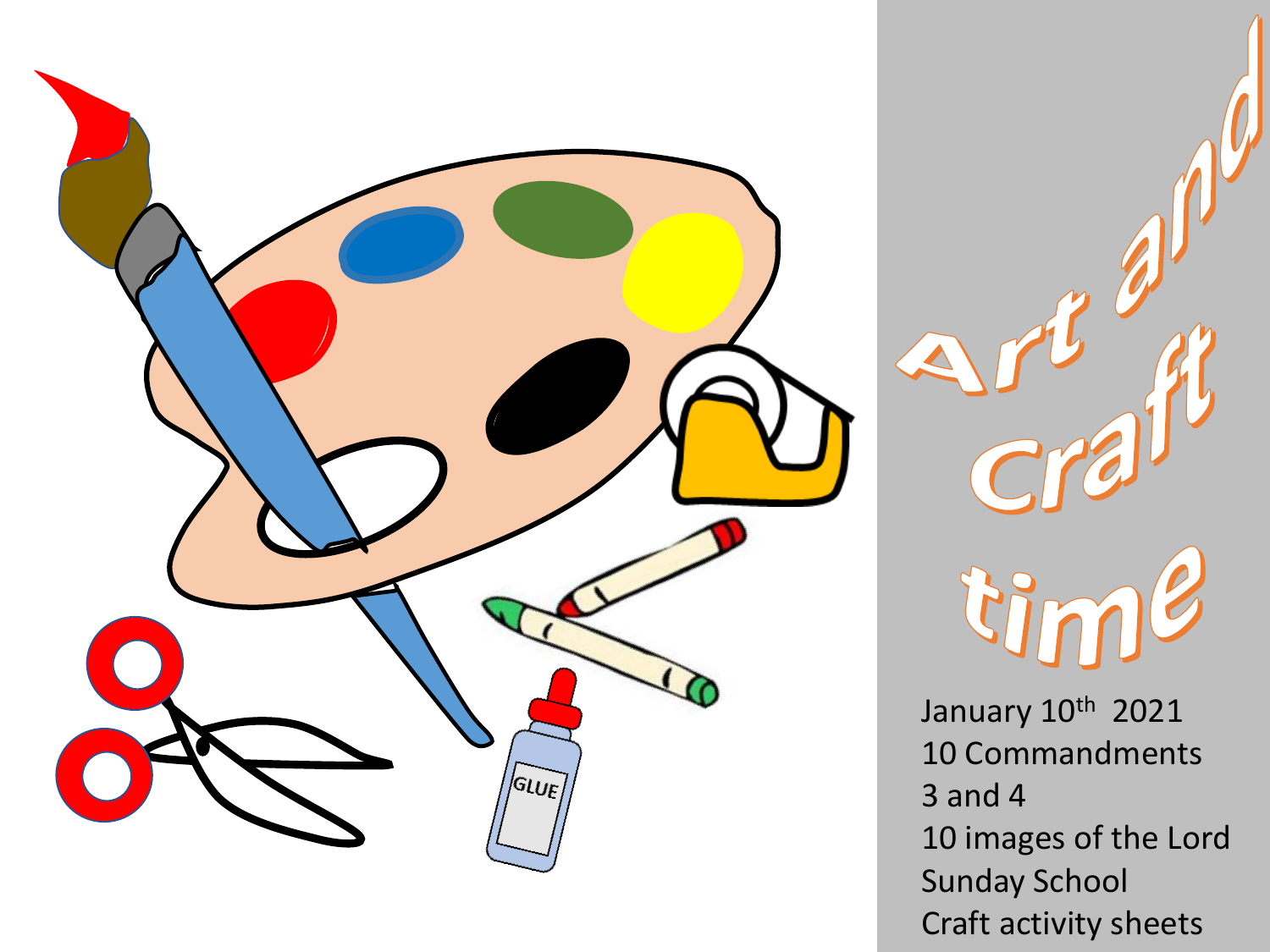## **Beginners**

## Link the creation day to the picture

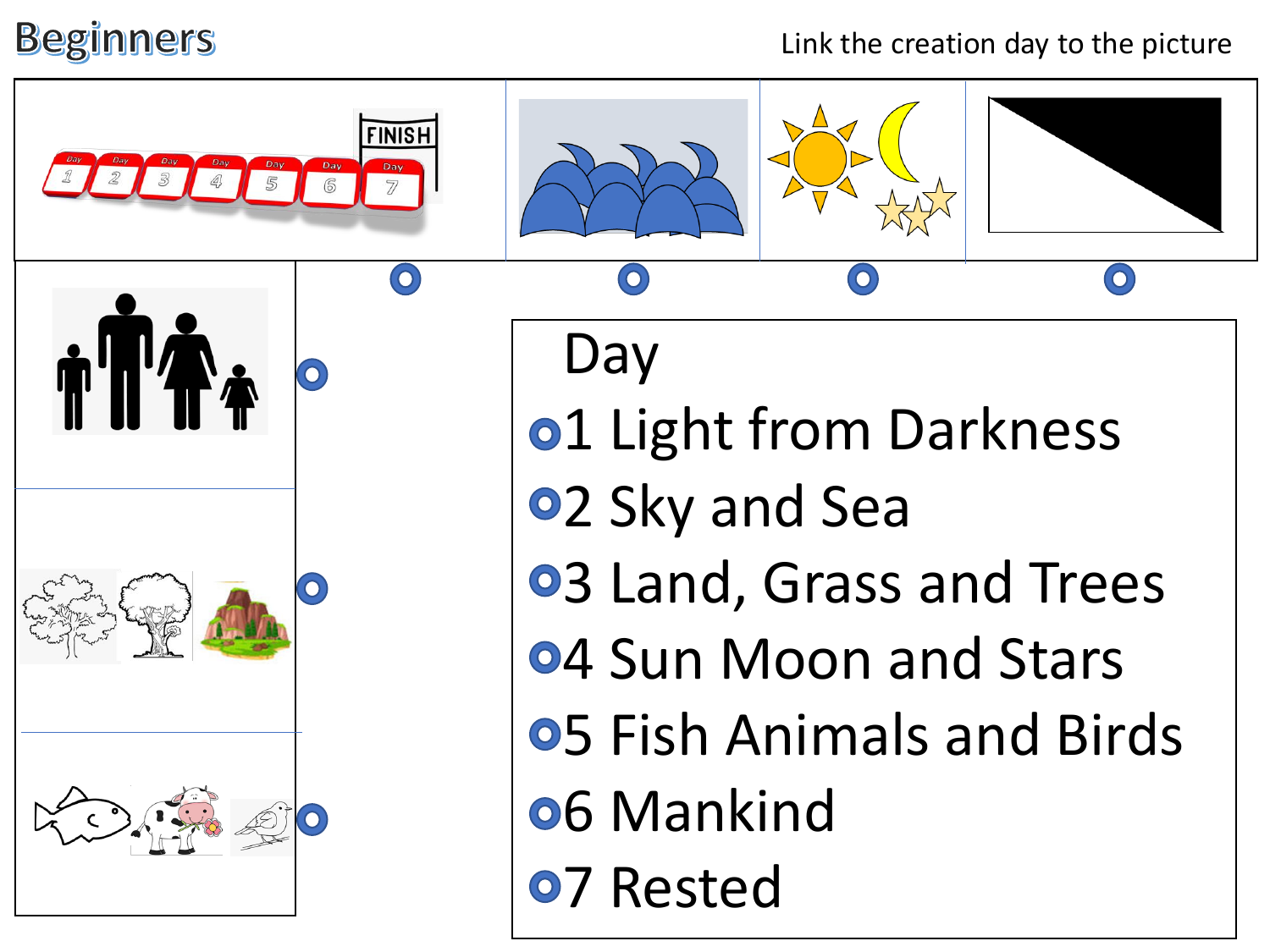## **Juniors**

<sup>7</sup> "You shall not the name of the LORD your God, for the LORD will not hold anyone guiltless who misuses his  $\overline{\phantom{a}}$  .

<sup>8</sup> "Lemew the Sabbath day by Lemew it holy. <sup>9</sup> Six you shall sand do all your work, <sup>10</sup> but the seventh day is a sabbath to the LORD your God. On it you shall not do any extingler you, nor your son or daughter, nor your male or female \_\_\_\_\_\_, nor your \_\_\_\_\_\_\_, nor any \_\_\_\_\_\_\_ residing in your towns. <sup>11</sup> For in \_\_\_\_days the LORD made the \_\_\_\_\_\_\_\_\_ and the \_\_\_\_\_\_, the sea, and all that is in them, but he **contact on the seventh day. Therefore the LORD contact on the Seventh** the Sabbath day and  $\qquad$  it  $\qquad$ .

Exodus 20 vs 7-11

Find the place in the verses above where the following missing words go. Either cut them out and stick in the right place or write them in by hand

|         |     | misuse   anyone   keeping   name |                         | days | Sabbath    | earth                                                              |
|---------|-----|----------------------------------|-------------------------|------|------------|--------------------------------------------------------------------|
|         |     |                                  |                         |      |            | labour   seventh   work   servant   animals   foreigner   Remember |
| heavens | sea |                                  | rested   blessed   holy |      | <b>SIX</b> | made                                                               |